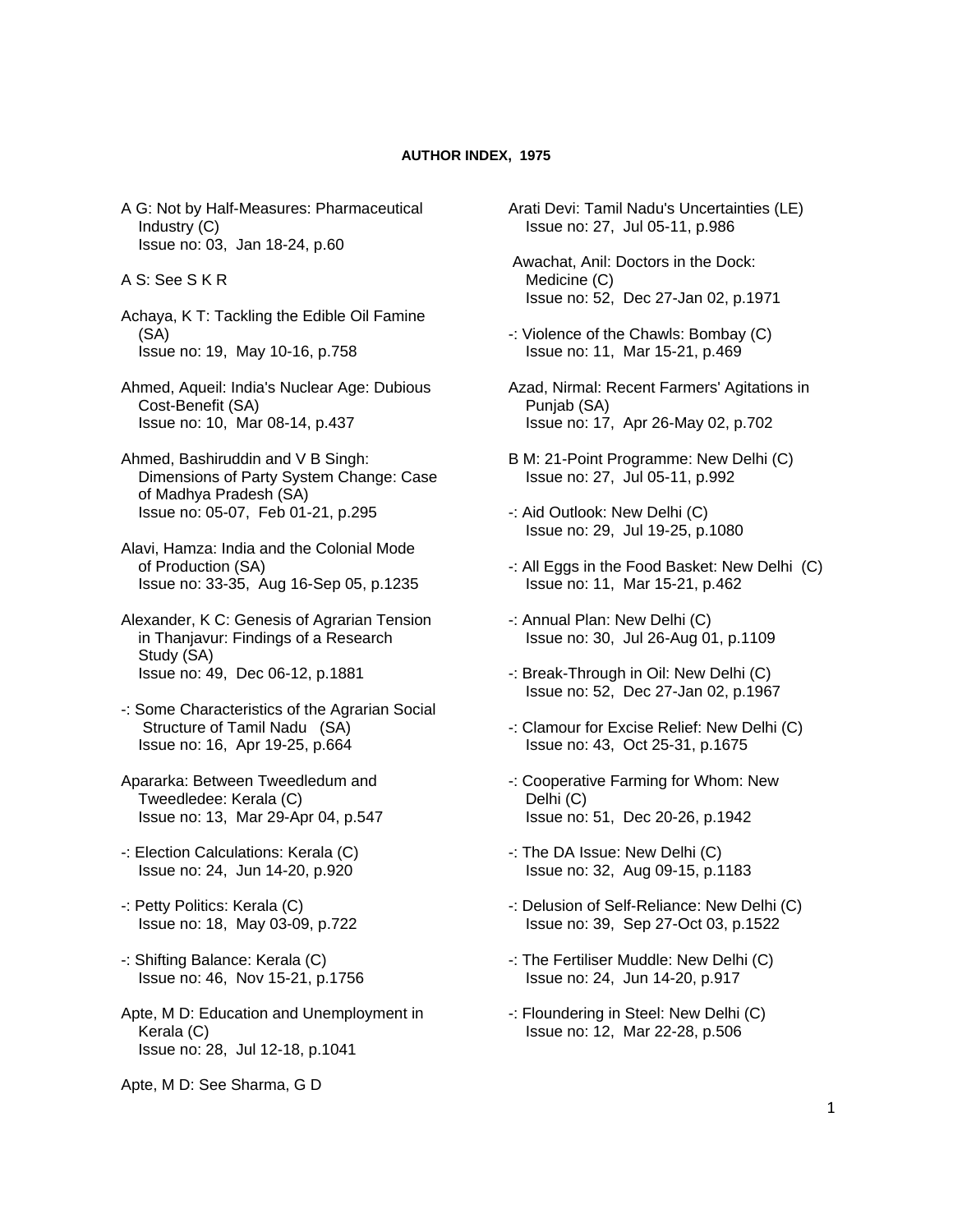- B M: Foodgrains: Back to Free Market: New Delhi (C) Issue no: 41, Oct 11-17, p.1596
- -: Groping for an Industrial Relations Policy: New Delhi (C) Issue no: 15, Apr 12-18, p.611
- -: Growth through 'Incentives': New Delhi  $(C)$ Issue no: 50, Dec 13-19, p.1897
- -: Growth without Priorities: New Delhi (C) Issue no: 17, Apr 26-May 02, p.686
- -: Indo-Soviet Economic Co-operation: New Delhi (C) Issue no: 22, May 31-Jun 06, p.851
- -: The Mini Steel Fiasco: New Delhi (C) Issue no: 44-45, Nov 01-14, p.1715
- -: Misdeeds of SAIL: New Delhi (C) Issue no: 23, Jun 07-13, p.881
- -: New Areas for Private Sector: New Delhi (C) Issue no: 37, Sep 13-19, p.1451
- -: New Framework for Industrial Relations: New Delhi (C) Issue no: 47, Nov 22-28, p.1789
- -: Power Plants: Back to Imports?: New Delhi (C) Issue no: 38, Sep 20-26, p.1492
- -: Problems of Implementation: New Delhi (Ed) Issue no: 33-35, Aug 16-Sep 05, p.1233
- -: Scuttling the Hathi Report: New Delhi (C) Issue no: 21, May 24-30, p.818
- -: Strengthening the Status Quo: New Delhi (Ed) Issue no: 05-07, Feb 01-21, p.135
- -: Structural Changes Ruled Out: New Delhi (C) Issue no: 46, Nov 15-21, p.1753
- -: Token Start on Rural Banks: New Delhi (C) Issue no: 40, Oct 04-10, p.1559
- -: Vendetta against Indigenous Technology: New Delhi (C) Issue no: 14, Apr 05-11, p.571
- Bagchi, A K: Of Its Times (BR) Issue no: 29, Jul 19-25, p.1090
- -: Some Characteristics of Industrial Growth in India (SA) Issue no: 05-07, Feb 01-21, p.157

Bagchi, Amaresh: See Gulati, I S

- Bagchi, Amiya: Crop-Sharing Tenancy in Agriculture: A Rejoinder (SA) Issue no: 30, Jul 26-Aug 01, p.1131
- Baishya, Prabir: Man-Made Famine: Assam (C) Issue no: 21, May 24-30, p.821
- Balasuriya, Tissa: Compensation to Whom and for What: Sri Lanka (C) Issue no: 30, Jul 26-Aug 01, p.1110
- Banaji, Jairus: Farmers' Response to Prices (BR) Issue no: 32, Aug 09-15, p.1195
- -: India and the Colonial Mode of Production (SA) Issue no: 49, Dec 06-12, p.1887

Bandyopadhyay, S C: See Vyas, V S

- Bandyopadhyay, Swaraj; Swapan De and Arup Dastidar: Entrepreneurship in West Bengal, 1959-1970 (RA) Issue no: 09, Mar 01-07, p.M25
- Bandyopadhyay, Swaraj: See Bhattacharyya, Swapan Kumar
- Bandyopadhyaya, Nripen: Changing Forms of Agricultural Enterprise in West Bengal: A Note (SA) Issue no: 17, Apr 26-May 02, p.700
- Banerjee, Biswajit: Shahjahanabad and the Master Plan for Delhi: A Critical Appraisal (SA) Issue no: 46, Nov 15-21, p.1779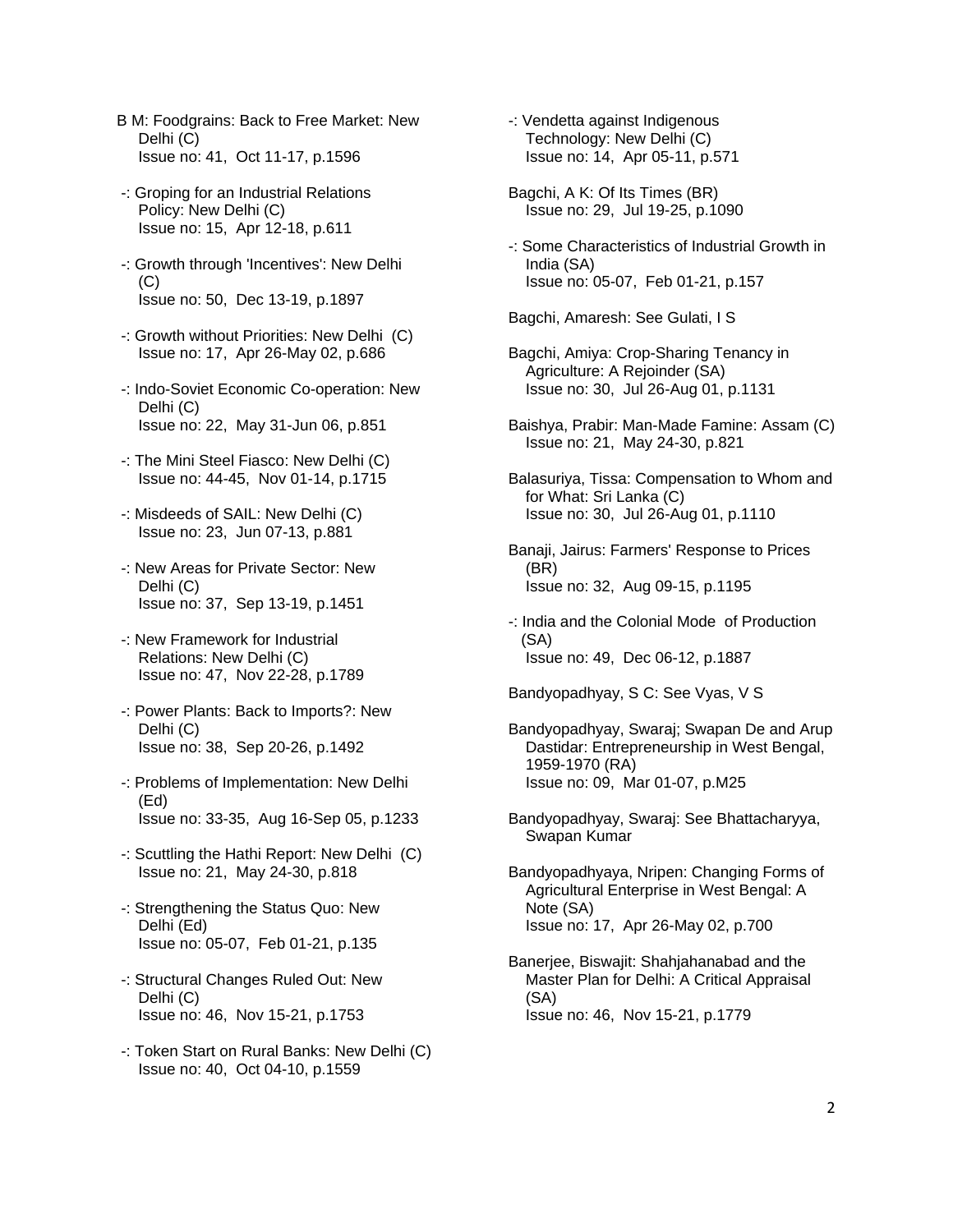Banerjee, Sumanta: Failure of Placatory Measures: Scheduled Tribes (C) Issue no: 23, Jun 07-13, p.882

 -: Wasted Propaganda: Family Planning (C) Issue no: 37, Sep 13-19, p.1452

 Bardhan, Pranab K and T N Srinivasan: Crop-Sharing in Agriculture: A Reply (SA) Issue no: 40, Oct 04-10, p.1584

 Bardhan, Pranab K and Ashok Rudra: Totems and Taboos of Left Mythology (P) Issue no: 17, Apr 26-May 02, p.693

 Basu, D N: Alternative Strategies of Urban Development: A Systems Approach to Evaluation (RA) Issue no: 36, Sep 06-12, p.M99

 Basu, Sreelekha: Distribution of Income among Tax-Payers (SA) Issue no: 04, Jan 25-31, p.123

 Baxi, Upendra: Legal Assistance to the Poor: A Critique of the Expert Committee Report (SA) Issue no: 27, Jul 05-11, p.1005

 Bhambhri, C P: Political Science in India: Academic Colonialism and Lessons for the Third World (SA) Issue no: 18, May 03-09, p.730

 Bharadwaj, Krishna and P K Das: Tenurial Conditions and Mode of Exploitation: A Study of Some Villages in Orissa (SA) Issue no: 05-07, Feb 01-21, p.221

-: Tenurial Conditions and Mode of Exploitation: Study of Some Villages in Orissa: Further Notes (RA) Issue no: 25-26, Jun 21-Jul 04, p.A49

 Bhatia, Ramesh and Meera Mehta: Tubewell Irrigation: Analysis of Some Technical Alternatives (RA) Issue no: 52, Dec 27-Jan 02, p.A111

 Bhatt, V V: Development Banking: Top Management Tasks and Structure (RA) Issue no: 48, Nov 29-Dec 05, p.M119

Bhattacharyya, Swapan Kumar; Swaraj Bandyopadhyay and Binod Kumar: Application of Management Concepts in a College: A Study in Feasibility (RA) Issue no: 36, Sep 06-12, p.M95

 Bhaya, Rukmini: Family Planning Success Stories (BR) Issue no: 31, Aug 02-08, p.1156

-: Man Is the Measure (BR) Issue no: 44-45, Nov 01-14, p.1730

 -: The Sardar, Wrong or Right (BR) Issue no: 19, May 10-16, p.755

 -: The Wretched of the Earth (BR) Issue no: 42, Oct 18-24, p.1648

 Bhutani, Surendra: Inspired Speculation: Israel (C) Issue no: 31, Aug 02-08, p.1150

-: Sadat and the Palestinians: West Asia (C) Issue no: 40, Oct 04-10, p.1564

 -: Syria's Challenge to Interim Accord: West Asia (C) Issue no: 41, Oct 11-17, p.1602

- -: The Yom Kippur War in Retrospect: West Asia (C) Issue no: 48, Nov 29-Dec 05, p.1836
- Binod Kumar: See Bhattacharyya, Swapan Kumar

 Blakkan, Renee: Women's Movement and the Economic Crisis: United States (C) Issue no: 12, Mar 22-28, p.512

 Bose, Deb Kumar: Planning: The Next Necessary Stage (P) Issue no: 28, Jul 12-18, p.1046

 Bose, S K: Commercial Aspects of Railways and Freight-Rating Policy (SA) Issue no: 38, Sep 20-26, p.1511

-: Freight Rating Policy for Indian Railways (SA) Issue no: 37, Sep 13-19, p.1467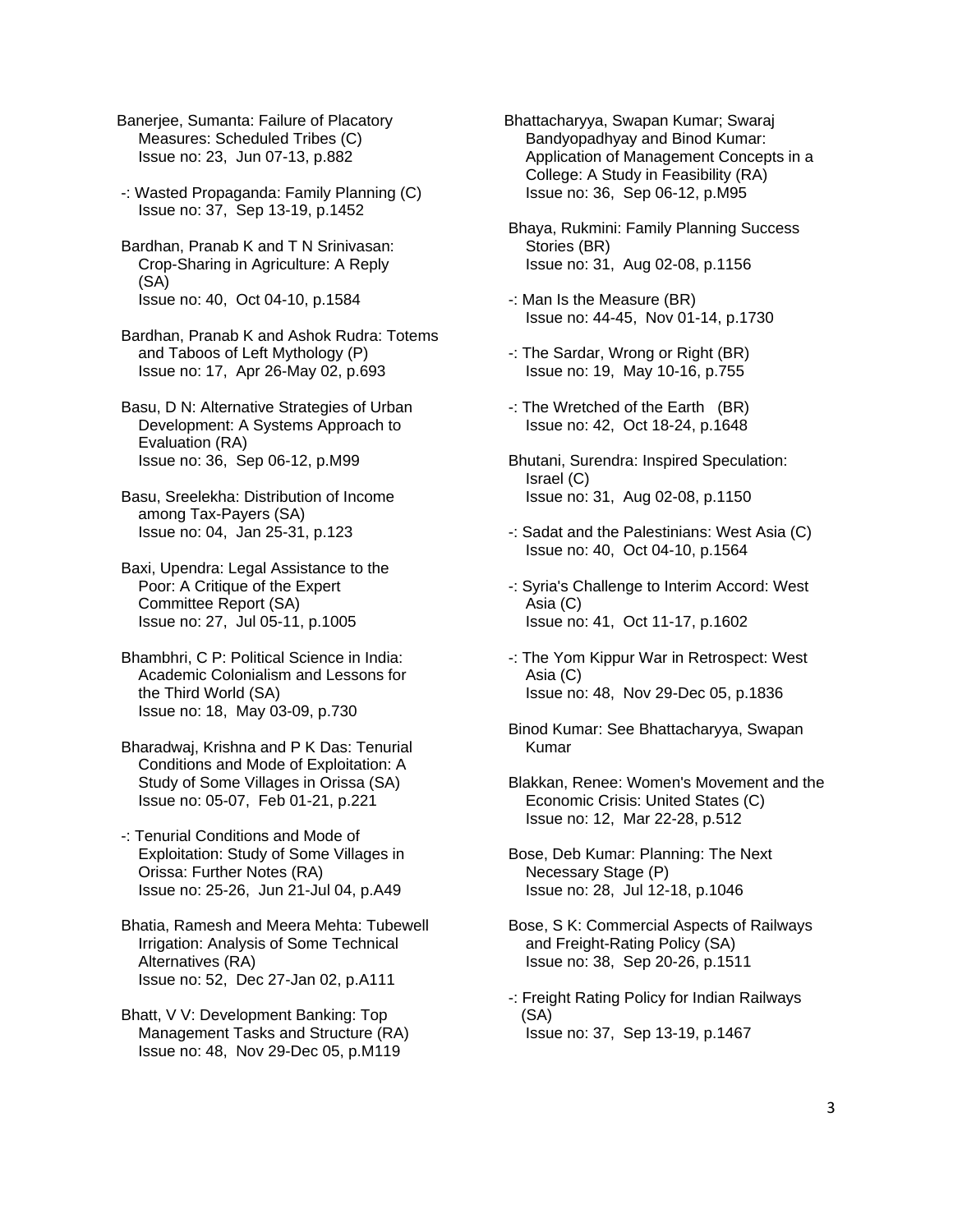- C S: About an Imaginary People (BR) Issue no: 28, Jul 12-18, p.1048
- Cartillier, Michel: Role of Small-Scale Industries in Economic Development: Irrigation Pumpsets Industry in Coimbatore (SA) Issue no: 44-45, Nov 01-14, p.1732
- Chakrabarti, S K: Relative Prices of Cereals, 1952 to 1970 (RA) Issue no: 25-26, Jun 21-Jul 04, p.A43
- Chakraborty, S K and Abhijit Sen: Optimal Capital Structure and Lower Cost of Capital: Towards an Operational Approach in the Indian Context (SA) Issue no: 48, Nov 29-Dec 05, p.M106

Chand, Gobind: See Roy Choudhury, Uma Datta

- Chandidas, Raj: Elections to Delhi Metropolitan Council: An Analysis of Electoral and Ecological Variables (SA) Issue no: 25-26, Jun 21-Jul 04, p.964
- Chandola, Harish: Bogey of 'Over-Population' (C) Issue no: 08, Feb 22-28, p.351
- -: Charter of a New Regime: Laos (C) Issue no: 50, Dec 13-19, p.1902
- -: Creating Dissension: Indochina (C) Issue no: 29, Jul 19-25, p.1085
- -: The Day of the Eagle: Ouster of UDF Government: Nagaland (C) Issue no: 14, Apr 05-11, p.575
- -: Friction in Sino-US Relations (C) Issue no: 46, Nov 15-21, p.1763
- -: Indonesian Intervention: Timor (C) Issue no: 40, Oct 04-10, p.1563
- -: Indonesian Invasion: East Timor (C) Issue no: 51, Dec 20-26, p.1946
- -: New US Strategy in Asia (C) Issue no: 23, Jun 07-13, p.887
- -: Political Use of Grain Surpluses: United States (C) Issue no: 39, Sep 27-Oct 03, p.1531
- -: Spring of Victory: Cambodia (C) Issue no: 17, Apr 26-May 02, p.692
- -: Still At Odds With Indochina: Thailand (C) Issue no: 47, Nov 22-28, p.1796
- -: Towards Early Reunification: Vietnam (C) Issue no: 48, Nov 29-Dec 05, p.1832
- -: Two Years after Signing the Paris Agreements: Vietnam (C) Issue no: 09, Mar 01-07, p.391
- -: Who Are the Refugees? Vietnam (C) Issue no: 15, Apr 12-18, p.614
- Chandra, Bipan: Jawaharlal Nehru and the Capitalist Class, 1936 (SA) Issue no: 33-35, Aug 16-Sep 05, p.1307
- Chandra, N K: Food Imports: Why and for Whom? (SA) Issue no: 05-07, Feb 01-21, p.255
- Chaterrjee, R: The CIA and the Politics of Food: United States (C) Issue no: 15, Apr 12-18, p.617
- Chatterjee, K C: Distribution of Essential Drugs and Common Household Remedies (SA) Issue no: 14, Apr 05-11, p.588
- Chatterjee, Romir: New York City: A Crisis of Confidence: United States (C) Issue no: 47, Nov 22-28, p.1798
- Chattopadhyay, Gouranga P: Dependence in Indian Culture: From Mud Huts to Company Board Rooms (RA) Issue no: 22, May 31-Jun 06, p.M30
- Chatttopadhyay, Raghabendra: De-industrialisation in India Reconsidered (SA) Issue no: 12, Mar 22-28, p.523
- Chaudhry, D R: CIA at Work (BR) Issue no: 51, Dec 20-26, p.1952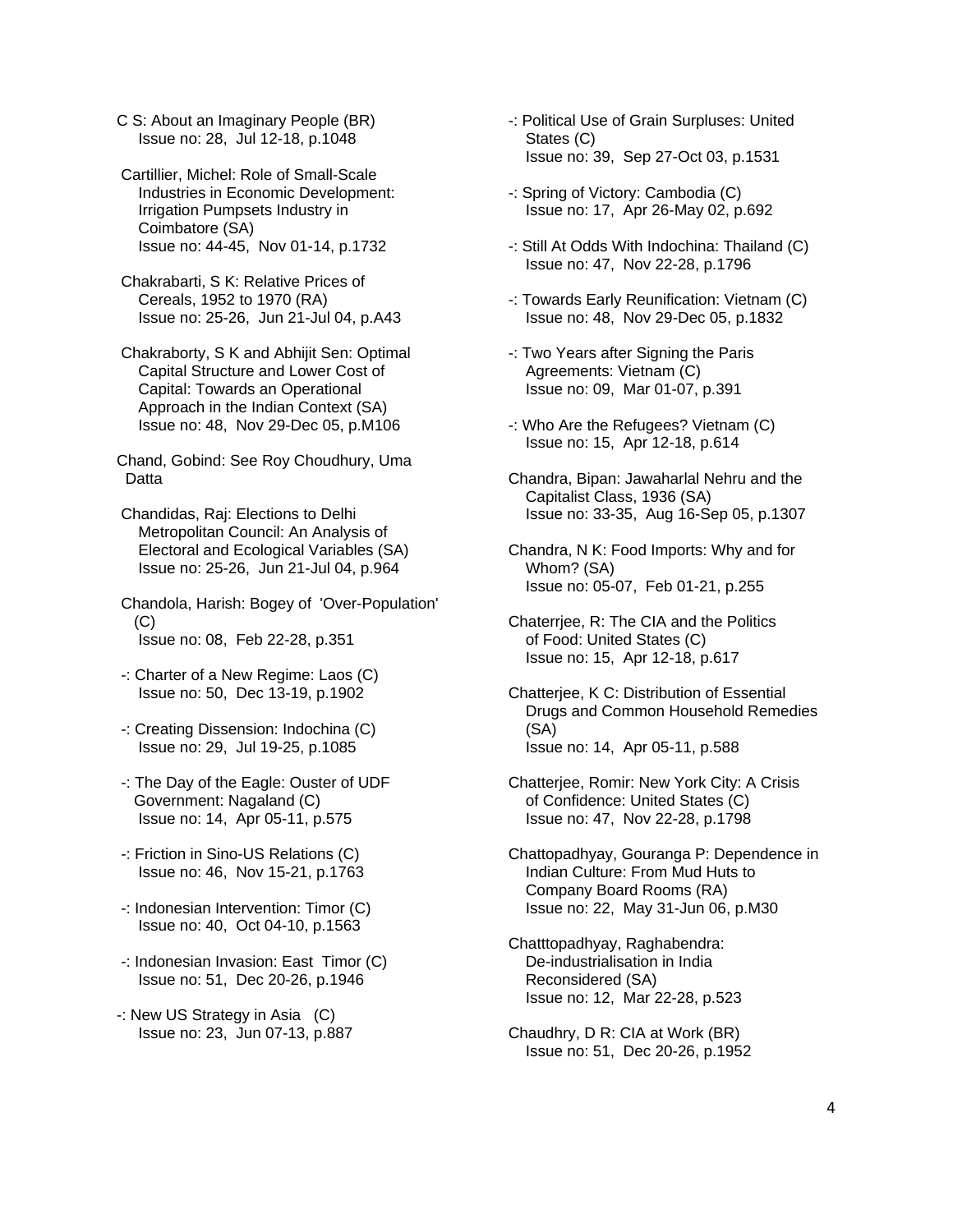Chaudhuri, Kalyan: Indebtedness among Tribals: West Bengal (C) Issue no: 47, Nov 22-28, p.1795

 Chavan, Y V: Kamani Tubes Strike (LE) Issue no: 18, May 03-09, p.711

 Childs, Dennis and Michael Kidron: Measuring the Surplus in India: Sources and Methods (SA) Issue no: 09, Mar 01-07, p.399

 Chishti, Sumitra: Monitoring Import of Technology into India (RA) Issue no: 22, May 31-Jun 06, p.M39

 Chopra, Pran: The American Connection: Still in Demand: Southeast Asia (C) Issue no: 37, Sep 13-19, p.1459

 Chowdhury, Arun: Not for This Freedom: Tamrapatras (C) Issue no: 10, Mar 08-14, p.430

 -: Who Can Question the State: Bengal (C) Issue no: 11, Mar 15-21, p.465

 Clairmonte, Elisabeth: Passing of the Unholy Trinity: Ethiopia (C) Issue no: 39, Sep 27-Oct 03, p.1529

 Clairmonte, Frederick F: Capitalism: The Deepening Crisis (C) Issue no: 16, Apr 19-25, p.651

 -: Dynamics of International Exploitation (C) Issue no: 32, Aug 09-15, p.1186

 Clermont, Edmond de: The Paris Pinnacle: Illusions and Reality (C) Issue no: 48, Nov 29-Dec 05, p.1828

 Collingwood, Christopher: Israel versus the Palestinian Nation (BR) Issue no: 11, Mar 15-21, p.475

 Croner, Claes: Labour-Intensive Construction Methods and Unemployment: World Bank Study on Substitution of Labour and Equipment in Civil Construction (SA) Issue no: 46, Nov 15-21, p.1771

 D J S K: Much Chaff in Hathi Report (OP) Issue no: 24, Jun 14-20, p.927

D'Souza, Victor: Social Inequalities and Development in India (SA) Issue no: 19, May 10-16, p.770

 Dandekar, Kumudini: Why Has the Proportion of Women in India's Population Been Declining (SA) Issue no: 42, Oct 18-24, p.1663

 Dantwala, M L: Not by Statistics Alone (RA) Issue no: 16, Apr 19-25, p.661

 Das, Arvind Narayan: Murder to Landlords' Order: Bihar (C) Issue no: 24, Jun 14-20, p.915

- -: The One-Week Nightmare: A Patna Diary (C) Issue no: 39, Sep 27-Oct 03, p.1523
- -: Unnatural Deluge: The Bihar Floods-I (C) Issue no: 36, Sep 06-12, p.1420
- -: Struggle of Workers and Tribal Peasants in Chhotanagpur: Bihar (C) Issue no: 09, Mar 01-07, p.384

Das, P K: See Bharadwaj, Krishna

 Das, Tushar K: Personnel Policies in Commercial Banks (RA) Issue no: 36, Sep 06-12, p.M73

- Dasgupta, A K: Capital and Growth (RA) Issue no: 47, Nov 22-28, p.1802
- -: Inflation, Money and Production (BR) Issue no: 25-26, Jun 21-Jul 04, p.961

 Dasgupta, Biplab and Roy Laishley: Migration from Villages (SA) Issue no: 42, Oct 18-24, p.1652

 Dasgupta, Biplab: A Typology of Village Socio-Economic Systems: From Indian Village Studies (SA) Issue no: 33-35, Aug 16-Sep 05, p.1395

Dastidar, Arup: See Bandyopadhyay, Swaraj

 De, Sankar L: American Multinationals in the USSR: Trends, Implications and Prospects (SA) Issue no: 29, Jul 19-25, p.1094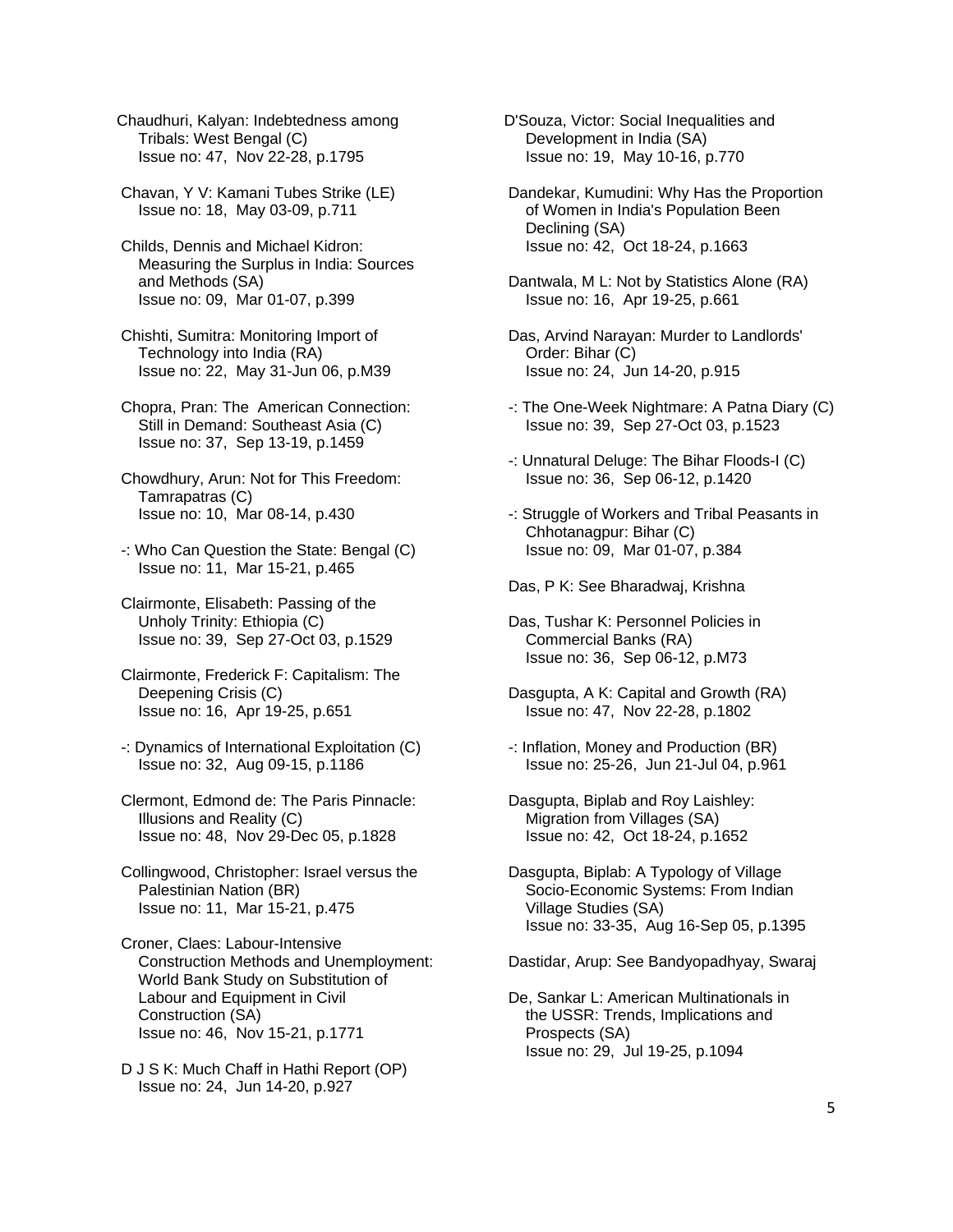- De, Sankar L: American Multinationals in the USSR: Trends, Implications and Prospects (SA) Issue no: 30, Jul 26-Aug 01, p.1123
- -: Dividends and Stock Prices: The Indian Experience (RA) Issue no: 36, Sep 06-12, p.M62
- -: Foreign Aid and the Communist Bloe (RA) Issue no: 50, Dec 13-19, p.1905
- De, Swapan: See Bandyopadhyay, Swaraj
- Deshpande, G P: China's New Constitution (SA) Issue no: 05-07, Feb 01-21, p.143
- -: Importance of the Superstructure: China (C) Issue no: 09, Mar 01-07, p.387
- Dewani, L: Mainsprings of National Consciousness (BR) Issue no: 38, Sep 20-26, p.1500
- Dey, Amal Krishna: Rates of Growth of Agriculture and Industry (RA) Issue no: 25-26, Jun 21-Jul 04, p.A26
- Dhagamvar, Vasudha: Scuttling Land Reform (LE) Issue no: 20, May 17-23, p.781
- Dhar, Hiranmay: Implementation, Still the Achilles Heel: Agricultural Labour (C) Issue no: 50, Dec 13-19, p.9101
- Dhawan, B D: Economics of Groundwater Utilisation: Traditional versus Modern Techniques (RA) Issue no: 25-26, Jun 21-Jul 04, p.A31
- -: Financing Indian Television System (SA) Issue no: 18, May 03-09, p.727
- -: INSAT TV Plan: Questionable Features and Parameters (SA) Issue no: 41, Oct 11-17, p.1625
- Dhondy, Farrukh: Heads I Win, Tails You Lose: London (C) Issue no: 20, May 17-23, p.788
- -: Lords' Revolt: London (C) Issue no: 49, Dec 06-12, p.1866
- Dhua, S P: Organo-Mineral-Fertilisers: A Necessity for Indian Agriculture (SA) Issue no: 15, Apr 12-18, p.619
- Diwan, Romesh: Gandhi Is Alive and Well (BR) Issue no: 46, Nov 15-21, p.1769
- -: Is There Hope for Man (BR) Issue no: 48, Nov 29-Dec 05, p.1839
- -: Reincarnation of Gandhian Ideas (BR) Issue no: 52, Dec 27-Jan 02, p.1985
- -: Reincarnation of Gandhian Ideas (BR) Issue no: 52, Dec 27-Jan 02, p.1985
- Drieberg, Trevor: Eclipse of the Centre-Left: Sri Lanka (C) Issue no: 37, Sep 13-19, p.1457
- -: Period of Questioning: Sri Lanka (C) Issue no: 25-26, Jun 21-Jul 04, p.947
- Dubey, S N: Environment, Technology and Decision-Making in Panchayati Raj Institutions (SA) Issue no: 03, Jan 18-24, p.75
- Essack, A K: Growing Support for Palestinian Struggle: West Asia (C) Issue no: 27, Jul 05-11, p.997
- Feder, Ernest: Why a Food Crisis? (P) Issue no: 30, Jul 19-25, p.1106
- Frasca, Richard A: Weavers in Pre-Modern South India (SA) Issue no: 30, Jul 26-Aug 01, p.1119
- Ganapathy, R S: Behind the Facade: Multinationals (C) Issue no: 36, Sep 06-12, p.1425
- -: Design and Implementation of Urban Information Systems (SA) Issue no: 44-45, Nov 01-14, p.1747
- -: The IPCL Story: Petrochemicals (C) Issue no: 38, Sep 20-26, p.1495
- Ganapathy, R S: New-Look NCST: Science And Technology (C) Issue no: 12, Mar 22-28, p.507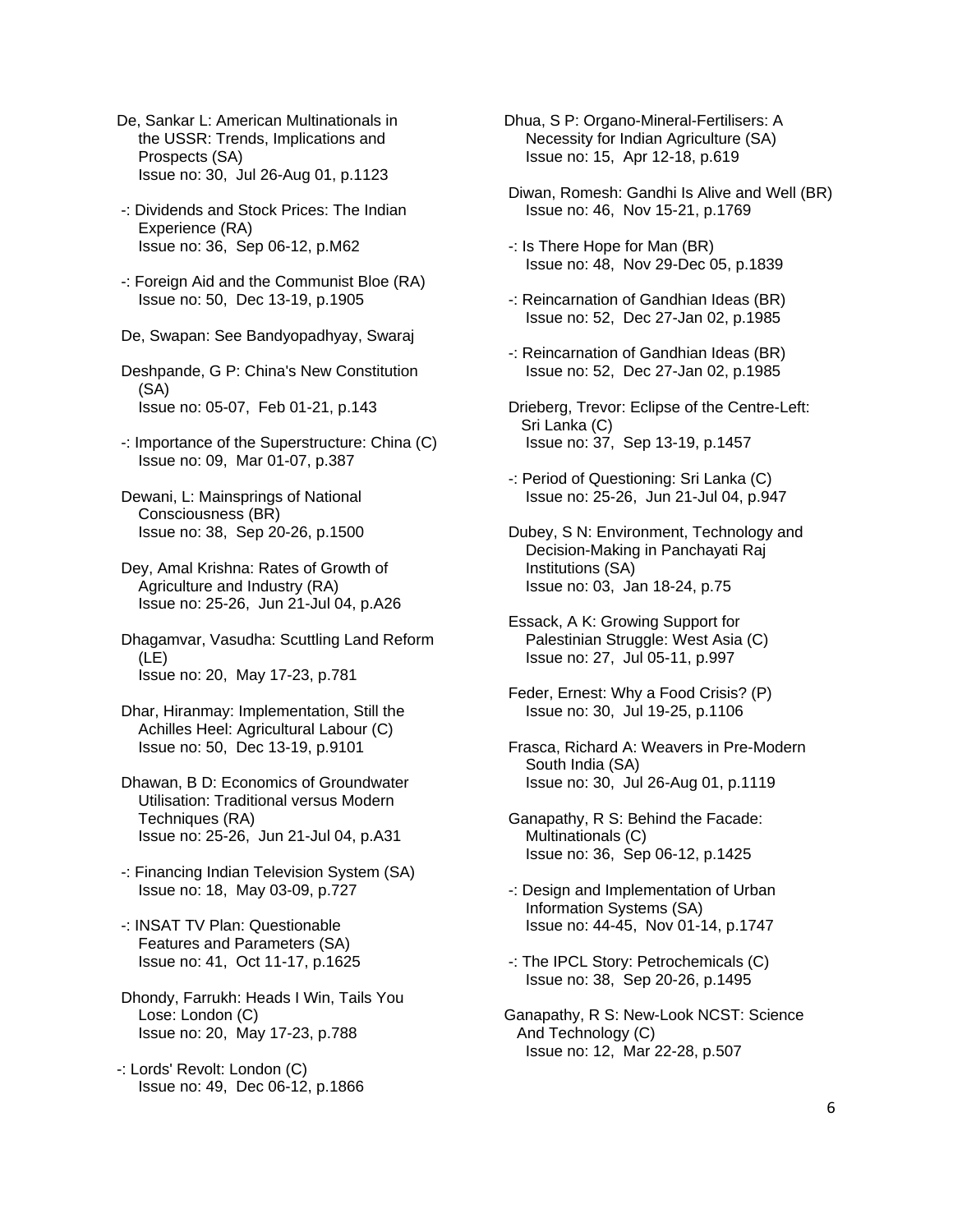- -: Science, Technology and Racism: South Africa (C) Issue no: 31, Aug 02-08, p.1151
- -: Still No Policy: Energy (C) Issue no: 27, Jul 05-11, p.993
- -: Transportation and Equity (BR) Issue no: 30, Jul 26-Aug 01, p.1117
- Ghosh, Chandra Suresh: Portrait of a Bengal Zamindar (BR) Issue no: 39, Sep 27-Oct 03, p.1537
- Gidadhubli, R G: Soviet-American Economic Ties (C) Issue no: 20, May 17-23, p.787
- -: Wheat and Soviet American Politics (C) Issue no: 49, Dec 06-12, p.1865
- Gohain, Praful: Disunity over Unity (LE) Issue no: 19, May 10-16, p.742
- Gore, M S: Social Development and a Strategy for Urbanisation: Absence of a Positive Approach to Urbanisation (SA) Issue no: 04, Jan 25-31, p.110
- Goyal, D R: Command Performance (LE) Issue no: 23, Jun 07-13, p.875
- GPD: Bhupesh Gupta's World: International Affairs (SA) Issue no: 05-07, Feb 01-21, p.141
- -: Building the Great Wall: International Affairs (C) Issue no: 22, May 31-Jun 06, p.857
- -: Chiao Kuan-hua's World (F) Issue no: 41, Oct 11-17, p.1595
- -: Detente: Its Base and Superstructure: International Affairs (C) Issue no: 30, Jul 26-Aug 01, p.1113
- -: The Forgotten War: International Affairs (C) Issue no: 03, Jan 18-24, p.52
- -: Greater and Greater Disorder: International Affairs (C) Issue no: 09, Mar 01-07, p.383
- -: How the US Made Cambodia's Revolution: International Affairs (F) Issue no: 12, Mar 22-28, p.498
- -: Kissinger's Converts: International Affairs (C) Issue no: 36, Sep 06-12, p.1427
- -: The Lesson of Angola: International Affairs(F) Issue no: 49, Dec 06-12, p.1860
- -: Liberation Gone Sour: International Affairs (F) Issue no: 48, Nov 29-Dec 05, p.1827
- -: The Parliamentary Game (F) Issue no: 43, Oct 25-31, p.1683
- -: The Price of Petrodollars: International Affairs (C) Issue no: 24, Jun 14-20, p.925
- -: Smelling the Antlers of a Deer (C) Issue no: 23, Jun 07-13, p.885
- -: South-East Asia: Elusive Security (F) Issue no: 27, Jul 05-11, p.989
- -: Traps of a Partial Vision: International Affairs (F) Issue no: 17, Apr 26-May 02, p.683
- -: White Man's Burden: International Affairs (C) Issue no: 32, Aug 09-15, p.1191
- Gulati, I S: Oil Price and Developing Countries (SA) Issue no: 17, Apr 26-May 02, p.696
- Gulati, I S and Amaresh Bagchi: A Proposal for Reforming Corporation Tax (SA) Issue no: 05-07, Feb 01-21, p.195
- Gulati, I S and T N Krishnan: Public Distribution and Procurement of Foodgrains: A Proposal (SA) Issue no: 21, May 24-30, p.829
- Gulati, Leela: Female Work Participation: A Reply (SA) Issue no: 32, Aug 09-15, p.1215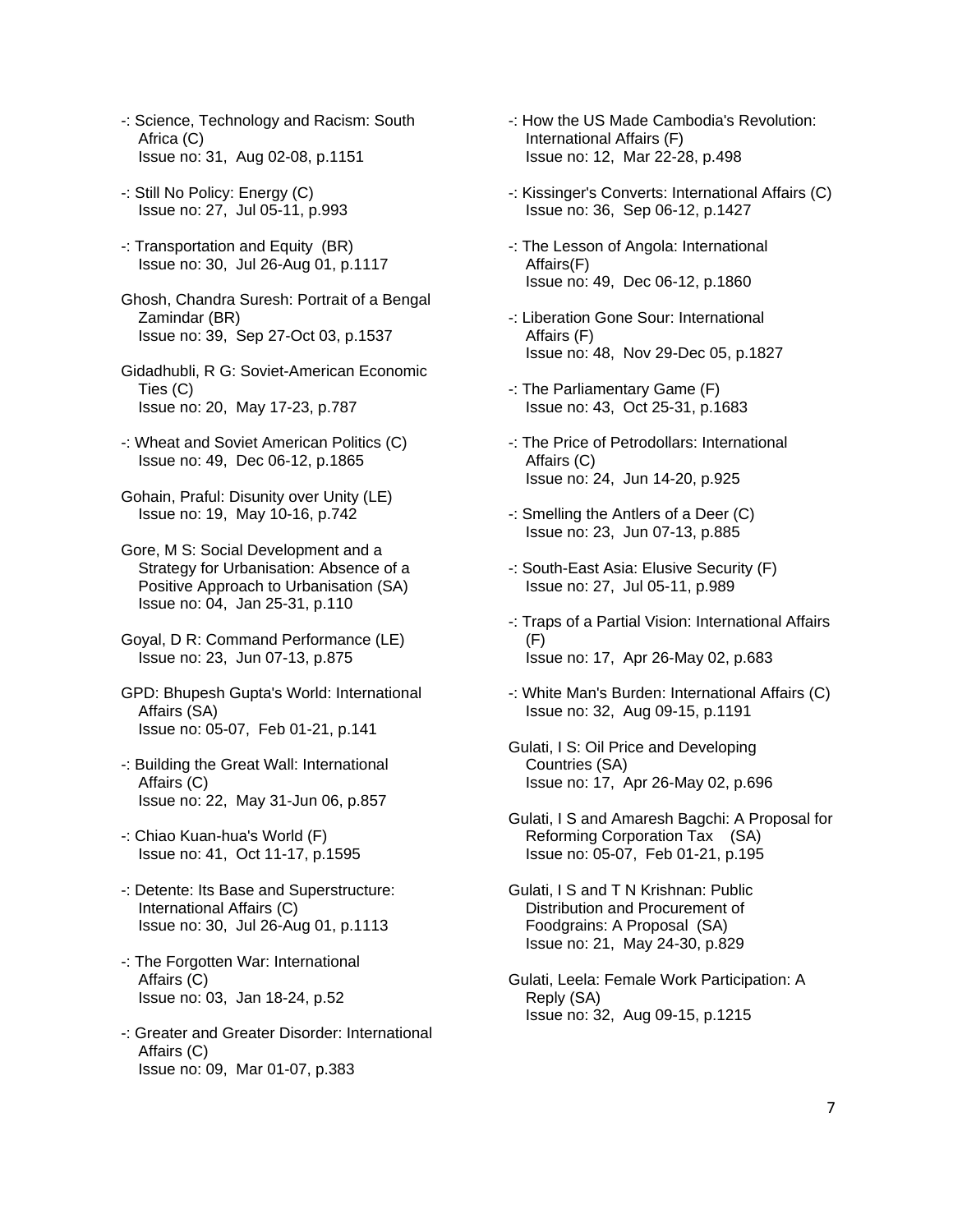Gulati, Leela: Female Work Participation: A Study of Inter-State Differences (SA) Issue no: 01-02, Jan 11-17, p.35

 -: Occupational Distribution of Working Women: An Inter-State Comparison (SA) Issue no: 43, Oct 25-31, p.1692

 Gupta, G S: Economies of Scale in Cement Industry (SA) Issue no: 13, Mar 29-Apr 04, p.551

 Gupta, Karunakar: Vietnam's Heroes (BR) Issue no: 08, Feb 22-28, p.357

 Hardgrave, Robert L and Anthony C Neidhart: Films and Political Consciousness in Tamil Nadu (SA) Issue no: 01-02, Jan 11-17, p.27

 HKP: Socialism for Twenty-Two Families (BR) Issue no: 23, Jun 07-13, p.889

 Hone, Angus: Economic Trends and Raw Material Prices in 1976 (RA) Issue no: 48, Nov 29-Dec 05, p.M134

-: Export Prospects for 1975-76 (C) Issue no: 13, Mar 29-Apr 04, p.543

 -: World Raw Material Shortage and Price Fluctuations, 1972-1974: How Should Industry Plan? (RA) Issue no: 09, Mar 01-07, p.M9

 Islam, Shamsul: Pro-Congress Shift: Jamaat-E-Islami (C) Issue no: 20, May 17-23, p.785

James, Josef: See Kurien, C T

 JDAC: Commodity Earnings Instability: A Modest Proposal (P) Issue no: 38, Sep 20-26, p.1491

 Jhaveri, N J: Contingent upon the Unlikely: The Budget-II (SA) Issue no: 11, Mar 15-21, p.481

 -: Defence Expenditure: A 'Growth' Stimulant (RA) Issue no: 12, Mar 22-28, p.519

 Jhunjunwala, Bharat: Public Sector Management, Social Consciousness, and All That (RA) Issue no: 09, Mar 01-07, p.M2

 Jodha, N S: Famine and Famine Policies: Some Empirical Evidence (SA) Issue no: 41, Oct 11-17, p.1609

 Junankar, P N: Green Revolution and Inequality (RA) Issue no: 13, Mar 29-Apr 04, p.A15

 Kale, Pramod: An Approach to Programme Research (RA) Issue no: 09, Mar 01-07, p.M19

 Kannan, K P and R J S Spence: A Social Cost Approach to Choice of Technology in Building Construction (RA) Issue no: 48, Nov 29-Dec 05, p.M143

 Katzenstein, Mary Fainsod: Politics of Population Movements: The Case of Bombay (SA) Issue no: 51, Dec 20-26, p.1955

 Kautilya: Other Side of Oil Crisis (P) Issue no: 31, Aug 02-08, p.1143

 Kelkar, Govind S: Kisan Unrest and the Congress in Uttar Pradesh, 1920-1922 (SA) Issue no: 52, Dec 27-Jan 02, p.1987

 Kesharwani, T R: Transport Statistics in India: An Evaluation (OP) Issue no: 32, Aug 09-15, p.1200

 Khan, Saleem M A: Iran, Iraq and the Gulf: West Asia (C) Issue no: 28, Jul 12-18, p.1044

 Khatkhate, Deena: Rent Control in Urban Areas: An Alternative (SA) Issue no: 05-07, Feb 01-21, p.217

Kidron, Michael: See Childs, Dennis

 Krishnaji, N: Inter-Regional Disparities in per Capita Production and Productivity of Foodgrains: A Preliminary Note on Trends (F) Issue no: 33-35, Aug 16-Sep 05, p.1377

8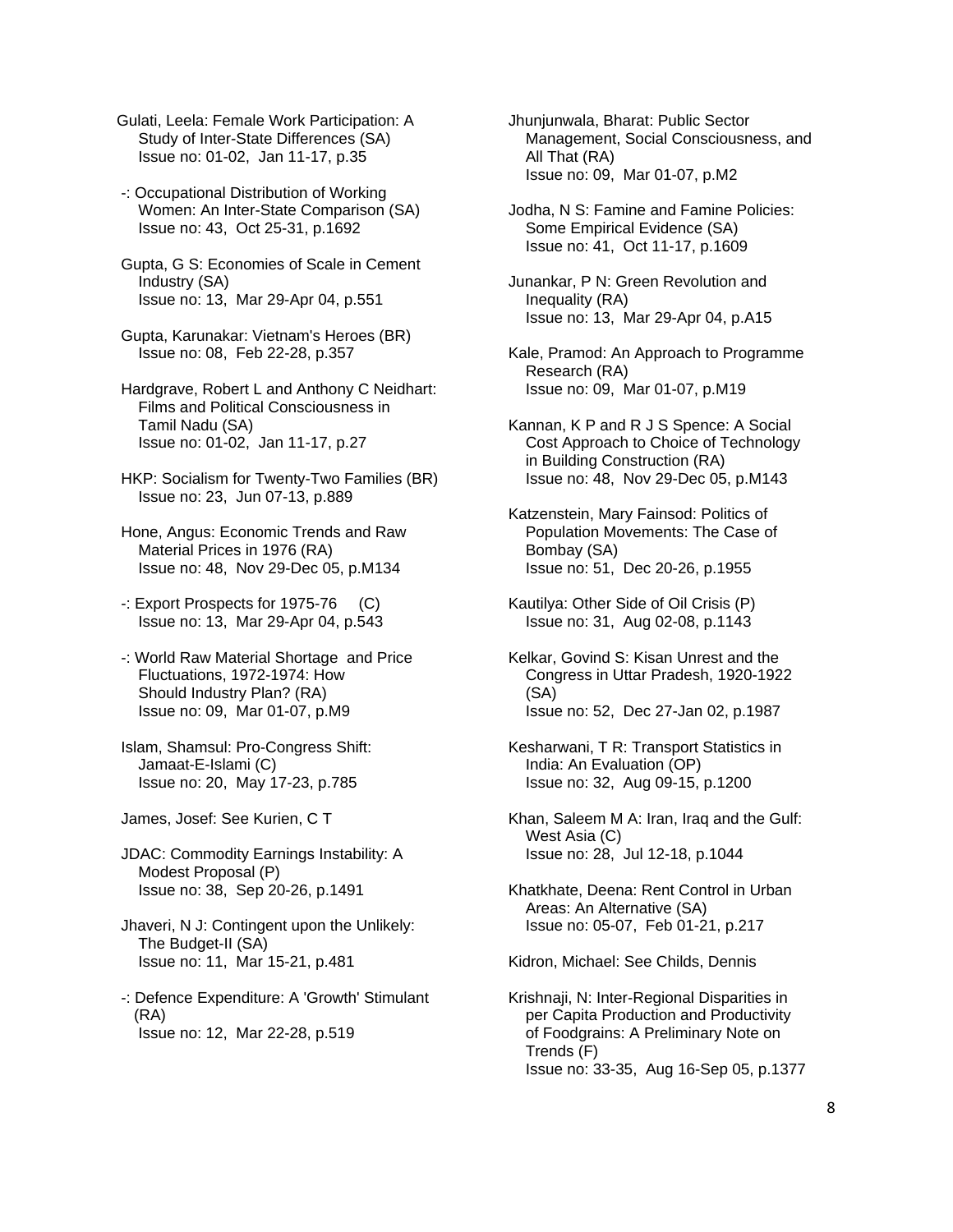Krishnan, T N: See Gulati, I S

 Kulkarni, S D: Justice Delayed-or Denied?: Scheduled Tribes (C) Issue no: 04, Jan 25-31, p.97

 -: Law and the Adivasis: Story of the Peasants of Akkalkuva (SA) Issue no: 25-26, Jun 21-Jul 04, p.973

 Kumar, R: The Problem of Gold Reserves in the New International Payments System (SA) Issue no: 28, Jul 12-18, p.1056

 Kurien, C T and Josef James: Urbanisation and Economic Change: A Pre-Theoretic Investigation of Tamil Nadu (SA) Issue no: 08, Feb 22-28, p.359

Laishley, Roy: See Dasgupta, Biplab

 Lakdawala, D T and K R Shah: Financing of Universities in Gujarat (SA) Issue no: 20, May 17-23, p.795

 Lal, Deepak: Private and Social Rates of Return in Indian Manufacturing (SA) Issue no: 52, Dec 27-Jan 02, p.1995

 Lall, V D: Changing the Corporate Tax Base (SA) Issue no: 12, Mar 22-28, p.531

 Lieten, Georges Kristoffel: Blinkered Statistics (BR) Issue no: 09, Mar 01-07, p.395

 -: Commnnism and Communalism in Kerala (BR) Issue no: 03, Jan 18-24, p.71

 M R: McCarthyism, Indian-Style (C) Issue no: 04, Jan 25-31, p.105

 Maitra, Sankar N: Entrenching Freedom Struggles: Portuguese Africa-II (C) Issue no: 11, Mar 15-21, p.471

 -: Shape of Things to Come: Portuguese Africa-III (C) Issue no: 12, Mar 22-28, p.516

Malhotra, C P: Employment Implications for the Organised Sector in the Fifth Five-Year Plan (SA) Issue no: 04, Jan 25-31, p.119

 Mamdani, Mahmood: Class Struggles in Uganda (SA) Issue no: 33-35, Aug 16-Sep 05, p.1277

Mariappen, S: See Wiebe, Paul D

 Medhora, Phiroze B: For Every Crisis (BR) Issue no: 04, Jan 25-31, p.107

Mehta, Meera: See Bhatia, Ramesh

 Mencher, Joan P: Land Ceilings in Tamil Nadu: Facts and Fictions (SA) Issue no: 05-07, Feb 01-21, p.241

 Mendiratta, Margarida Losa: The Left in Portugal (LE) Issue no: 23, Jun 07-13, p.874

 Mishra, M S; Prasant A K Pattanaik and K Sundaram: Some Aspects of the Economics of Harvest Combines in Punjab (RA) Issue no: 39, Sep 27-Oct 03, p.A65

 Mitra, Ashok: Growth and Diseconomies (SA) Issue no: 43, Oct 25-31, p.1705

 Mitra, Sankar N: The Background: Portuguese Africa-I (C) Issue no: 10, Mar 08-14, p.431

 Momin, A R: Muslim Caste: Theory and Practice (BR) Issue no: 14, Apr 05-11, p.580

 Moorty, D N: Economics and Diseconomies of 'Clearance': Slums (C) Issue no: 40, Oct 04-10, p.1562

 Morris, David Morris: Needed: A New Famine Policy (SA) Issue no: 05-07, Feb 01-21, p.283

 Mukerji, G P: Assessing Managerial Competence for Financing of Projects: An Objective Scheme (RA) Issue no: 48, Nov 29-Dec 05, p.M157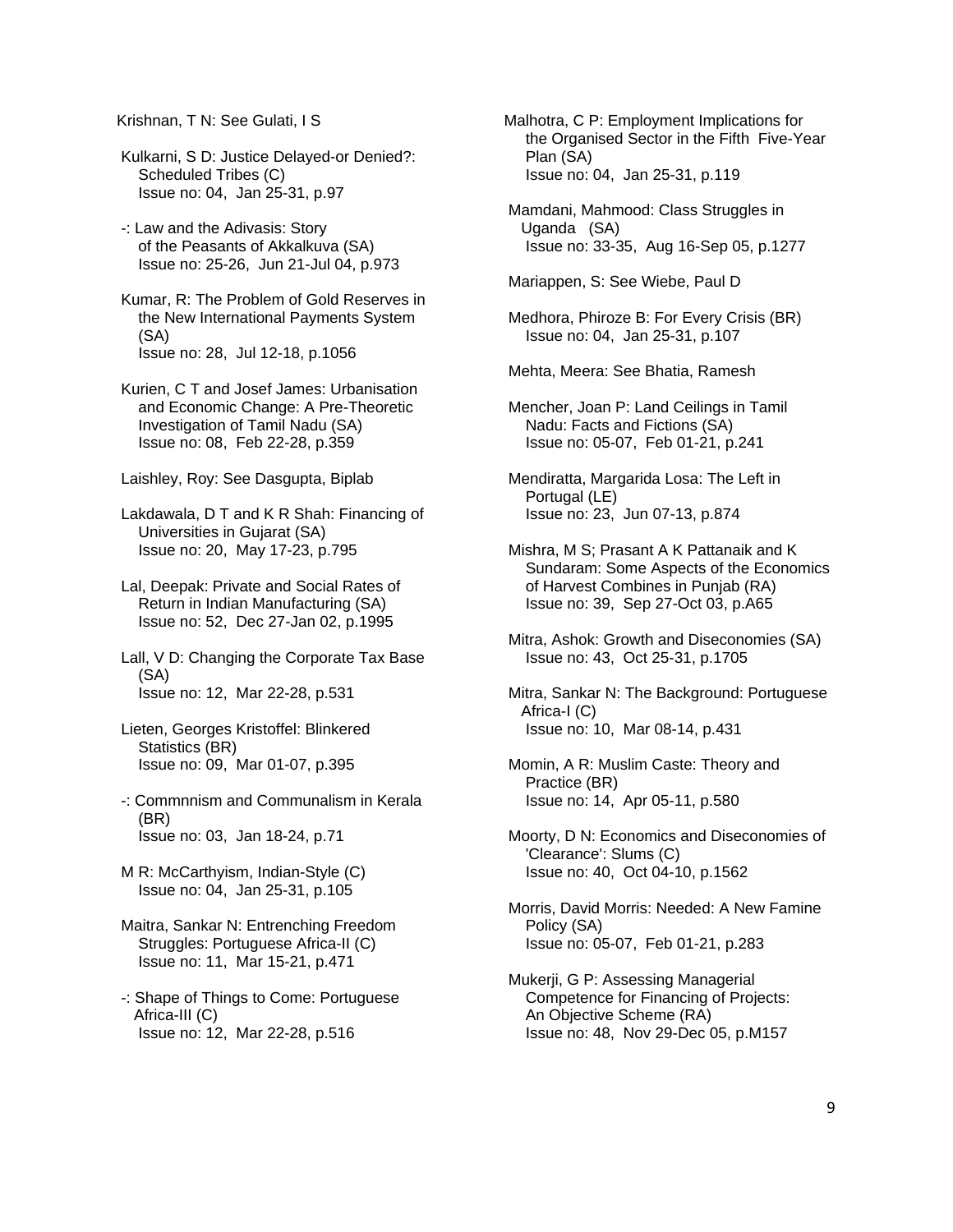Mundle, Sudipto: Intersectoral Flow of Consumer Goods: Some Preliminary Results (SA) Issue no: 05-07, Feb 01-21, p.165

 Murdia, Ratna: Land Allotment and Land Alienation: Policies and Programmes for Scheduled Castes and Tribes (SA) Issue no: 32, Aug 09-15, p.1204

 Naidu, N Y: Exploited by Co-operatives: Scheduled Tribes (C) Issue no: 18, May 03-09, p.718

 Naik, J A: Dissolving Alliances: US in Asia  $(C)$ Issue no: 37, Sep 13-19, p.1459

- Nambudiri, C N S and Baldev R Sharma: Strategy for Family Planning Programmes in the Industrial Sector (RA) Issue no: 09, Mar 01-07, p.M16
- Narain, Pratap: See Roy Choudhury, Uma **Datta**

 Narain, Satya: Sarvodaya and Land Reform (SA) Issue no: 23, Jun 07-13, p.875

- Narayanswamy, Ramanath: The Tribal Imbalance: Nigeria (C) Issue no: 32, Aug 09-15, p.1188
- Neidhart, Anthony C: See Hardgrave, Robert L
- Newaj, Khoda and Ashok Rudra: Agrarian Transformation in a District of West Bengal (RA) Issue no: 13, Mar 29-Apr 04, p.A22

 Newaj, Khoda: Agrarian Transformation in a District of West Bengal (LE) Issue no: 32, Aug 09-15, p.1182

 Nireekshak: Decline of Press Conferences (F) Issue no: 03, Jan 18-24, p.69

-: Delinking, Diffusion and All That (F) Issue no: 16, Apr 19-25, p.660

- -: From Delinking to Restructuring (F) Issue no: 49, Dec 06-12, p.1861
- -: Fudged Economics (F) Issue no: 12, Mar 22-28, p.504
- -: Ghost Press (F) Issue no: 14, Apr 05-11, p.579
- -: Imports Not the Basic Problem (F) Issue no: 22, May 31-Jun 06, p.858
- -: Kept News Agencies (F) Issue no: 18, May 03-09, p.712
- -: Place for a Tabloid (F) Issue no: 44-45, Nov 01-14, p.1723
- -: Press Council's Teeth Pulled Out? (F) Issue no: 20, May 17-23, p.792
- -: Privilege and Partisanship (F) Issue no: 01-02, Jan 11-17, p.07
- -: Strong Potion (F) Issue no: 52, Dec 27-Jan 02, p.1975
- -: The Unwritten Chapter (F) Issue no: 09, Mar 01-07, p.393
- -: Valuable Milch-Cow (F) Issue no: 13, Mar 29-Apr 04, p.550
- -: Verghese Case (F) Issue no: 40, Oct 04-10, p.1565
- Noorani, A G: Hyphens That Divide (BR) Issue no: 10, Mar 08-14, p.436
- -: Hyphens That Divide (BR) Issue no: 10, Mar 08-14, p.436
- -: Nehru's Pre-Independence Socialism (BR) Issue no: 21, May 24-30, p.827
- O'Brien, Peter: Destruction and Creation of Development Alternatives (SA) Issue no: 31, Aug 02-08, p.1166
- Omvedt, Gail: India and the Colonial Mode of Production: Comments (SA) Issue no: 42, Oct 18-24, p.1669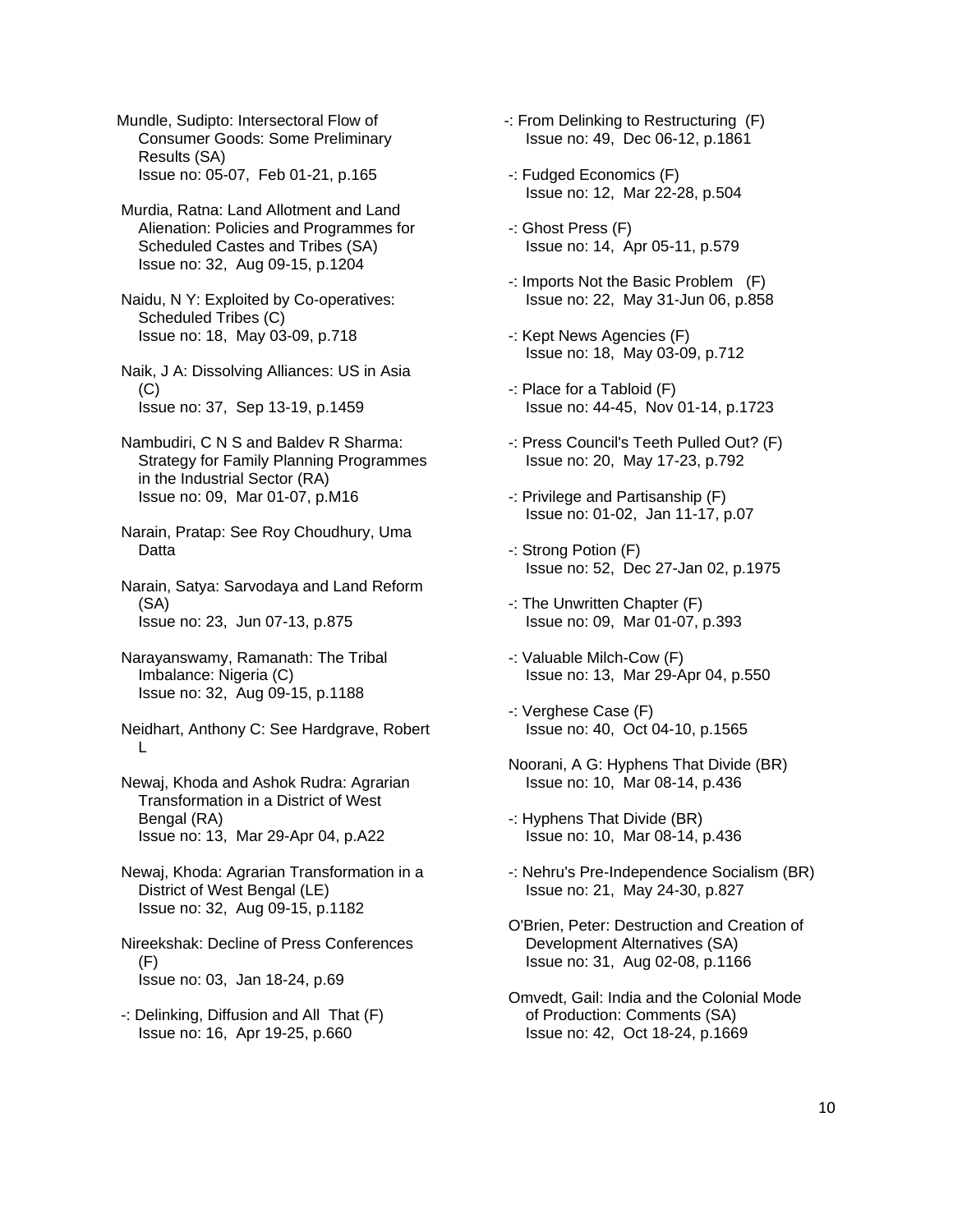Oommen, T K: Agrarian Legislations and Movements as Sources of Change: The Case of Kerala (SA) Issue no: 40, Oct 04-10, p.1571

 Panikar, P G K: Fall in Mortality Rates in Kerala: An Explanatory Hypothesis (SA) Issue no: 47, Nov 22-28, p.1811

 Parthasarathy, G and Dasaradha Rama Rao: Minimum Wages Legislation for Agricultural Labour: A Review (RA) Issue no: 39, Sep 27-Oct 03, p.A76

 Patel, Jashbhai: SIPRI's Contribution (BR) Issue no: 40, Oct 04-10, p.1567

 Pathy, Jaganath: Social Stratification in an Orissa Village (SA) Issue no: 23, Jun 07-13, p.893

Patnaik, Prabha T: See Rao, S K

 Patnaik, Utsa: Contribution to the Output and Marketable Surplus of Agricultural Products by Cultivating Groups in India, 1960-61 (RA) Issue no: 52, Dec 27-Jan 02, p.A90

 Patranabis, Tushar Rajan: Farakka Project: Calcutta Port's Fate in the Balance (SA) Issue no: 13, Mar 29-Apr 04, p.557

 -: Wasted Waterways: West Bengal (C) Issue no: 27, Jul 05-11, p.995

Pattanaik, Prasant A K: See Mishra, M S

 Pillai, Maruthai P: Problems and Prospects of Sugar Industry (F) Issue no: 36, Sep 06-12, p.1445

 Prabhakar, M S: Behind American Politics (BR) Issue no: 36, Sep 06-12, p.1431

- -: Death in Barpeta: Assam (C) Issue no: 10, Mar 08-14, p.423
- -: Sic (LE) Issue no: 24, Jun 14-20, p.910

-: Visitations: Assam (C) Issue no: 08, Feb 22-28, p.349 Prasad, Pradhan H: Agrarian Unrest and Economic Change in Rural Bihar: Three Case Studies (SA) Issue no: 24, Jun 14-20, p.931

 Puri, Balraj: Students and Politics: Jammu and Kashmir (C) Issue no: 28, Jul 12-18, p.1040

 -: Timid Economic Start: Jammu and Kashmir (C) Issue no: 39, Sep 27-Oct 03, p.1528

- -: What Is Wrong with Anti-Adulteration Law (C) Issue no: 37, Sep 13-19, p.1455
- Purohit, M C: Sales Tax Exemptions in India (SA) Issue no: 10, Mar 08-14, p.445
- Qadeer, Imrana: Ivan the Not So Terrible (BR) Issue no: 43, Oct 25-31, p.1687
- Rai, Lajpat: Pressures to Conform: Cuba (C) Issue no: 01-02, Jan 11-17, p.16
- Raj, K N: Hanoi Diary-II (C) Issue no: 01-02, Jan 11-17, p.19
- -: Hanoi Diary-III (C) Issue no: 03, Jan 18-24, p.61
- Ram Mohan: For Ever and Ever: The Emergency (C) Issue no: 13, Mar 29-Apr 04, p.545
- -: Politics of Political Execution (C) Issue no: 22, May 31-Jun 06, p.852
- -: The Sarvodaya Farce: Land (C) Issue no: 18, May 03-09, p.720
- -: Unfettered Misuse: Misa (C) Issue no: 16, Apr 19-25, p.655

Rama Rao, Dasaradha: See Parthasarathy, G

Ramachandran, K: See Rao, S B P

 Rangasami, Amrita: The Paupers of Kholisabhita Hindupara: Report on a Famine (SA) Issue no: 05-07, Feb 01-21, p.267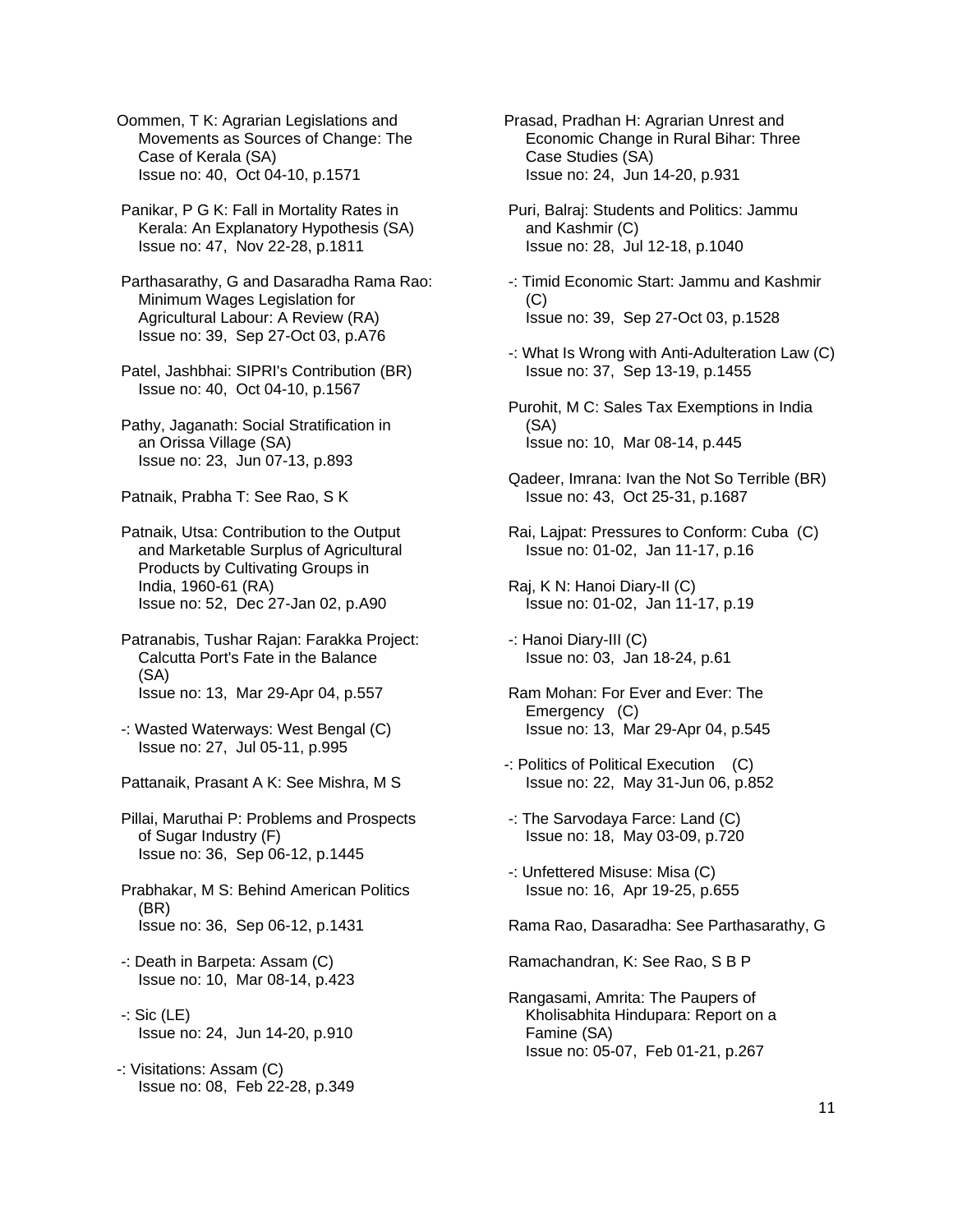Rao, Desinga N: Deposit Mobilisation by Co-operative Banks: A Comparison with Scheduled Commercial Banks (SA) Issue no: 29, Jul 19-25, p.1098

 Rao, S B P and K Ramachandran: Cotton Production: Outlook for 1980 (SA) Issue no: 13, Mar 29-Apr 04, p.560

 Rao, S K and Prabha T Patnaik: Decline and Fall of Public Sector: The Budget-I (SA) Issue no: 11, Mar 15-21, p.477

Rastogi, L N: See Roy Choudhury, Uma Datta

 Reddy, K N: Inter-State Tax Effort (SA) Issue no: 50, Dec 13-19, p.1916

 Reddy, Narasimha D: Female Work Participation: A Study of Inter-State Differences: A Comment (SA) Issue no: 23, Jun 07-13, p.902

 Rikhye, Ravi: Implication of Franco-Pak Mirage Construction Project (C) Issue no: 46, Nov 15-21, p.1761

 Rothermund, Indira: Women in a Coal-Mining District (SA) Issue no: 31, Aug 02-08, p.1160

 Roy Choudhury, Uma Datta and Pratap Narain: Current National Income Statistics: What They Tell (SA) Issue no: 39, Sep 27-Oct 03, p.1540

 Roy Choudhury, Uma Datta; L N Rastogi and Gobind Chand: Income-Tax, Corporate Tax and Income Trends in India (SA) Issue no: 08, Feb 22-28, p.371

 Roy, Ajit: Uneasy Transition: Spain (C) Issue no: 47, Nov 22-28, p.1797

 Roy, Badal: Shipping and Developing Countries (SA) Issue no: 49, Dec 06-12, p.1876

 Rudra, Ashok: India and the Colonial Mode of Production (SA) Issue no: 42, Oct 18-24, p.1668

-: Loans as a Part of Agrarian Relations: Some Results of a Preliminary Survey in West Bengal (SA)

Issue no: 28, Jul 12-18, p.1049

-: Share-Cropping Arrangements in West Bengal (RA) Issue no: 39, Sep 27-Oct 03, p.A58

Rudra, Ashok: See Bardhan, Pranab K

Rudra, Ashok: See Newaj, Khoda

 Ryan, James G and K V Subrahmanyam: Package of Practices Approach in Adoption of High Yielding Varieties: An Appraisal (RA) Issue no: 52, Dec 27-Jan 02, p.A101

 S K R and A S: Growth Round the Corner (SA) Issue no: 51, Dec 20-26, p.1959

 Sankhdher, B M: Uneven Compendium (BR) Issue no: 41, Oct 11-17, p.1608

 Sarma, M T R: Distribution of Rural Income (LE) Issue no: 44-45, Nov 01-14, p.1714

 Sathya Murthy, T V: Chile: Parliamentary Socialism and Class Struggle (SA) Issue no: 14, Apr 05-11, p.583

 -: Chile: Parliamentary Socialism and Class Struggle (SA) Issue no: 15, Apr 12-18, p.623

- Sau, Ranjit: Capitalism, Imperialism and Underdevelopment (SA) Issue no: 33-35, Aug 16-Sep 05, p.1263
- -: The Dialectics of Underdevelopment (RA) Issue no: 27, Jul 05-11, p.999

 -: Farm Efficiency under Semi-Feudalism: A Critique of Marginalist Theories and Some Marxist Formulations: A Comment (RA) Issue no: 13, Mar 29-Apr 04, p.A18

 Sen Gupta, Bhabani: The Fading of Henry Kissinger (C) Issue no: 19, May 10-16, p.751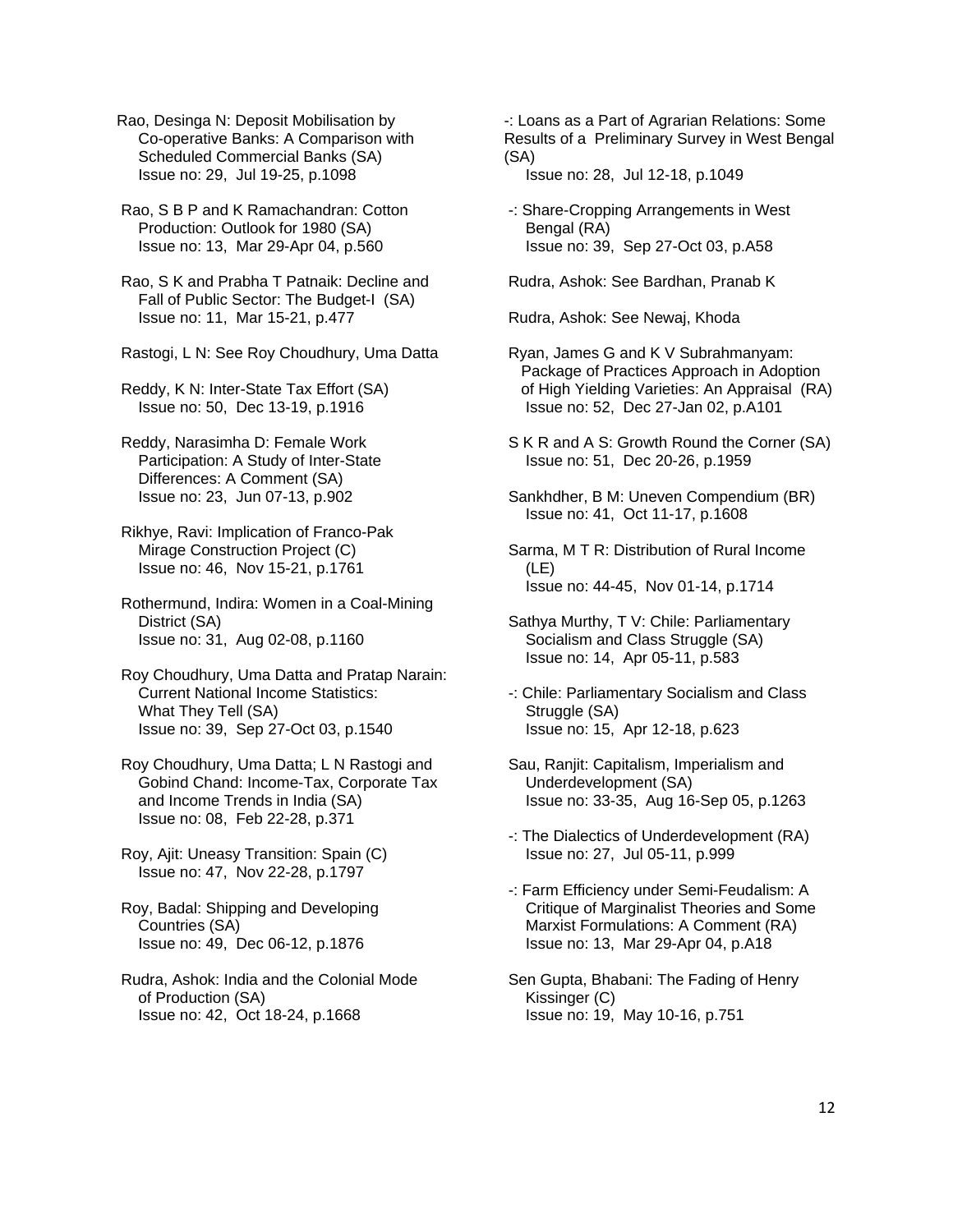Sen Gupta, Ramprasad: Mathematical Appendix (SA) Issue no: 30, Jul 26-Aug 01, p.1133

- -: Technology and Social Dynamics: Feudalism and Its Decline (SA) Issue no: 38, Sep 20-26, p.1504
- Sen, Abhijit: See Chakraborty, S K
- Sen, Mohit: JP in Andhra: South (C) Issue no: 19, May 10-16, p.749
- -: Kerala Prepares: South (C) Issue no: 22, May 31-Jun 06, p.854
- -: New Trends in Andhra: South (C) Issue no: 04, Jan 25-31, p.106
- -: Tamil Nadu after Kamaraj: South (C) Issue no: 42, Oct 18-24, p.1639
- -: Tamil Nadu's Uncertainties: South (C) Issue no: 23, Jun 07-13, p.884
- Sen, Pronab: Effect of Indexation on Savings in Developing Countries (RA) Issue no: 22, May 31-Jun 06, p.M53
- Sen, Sunanda: Smuggling, Exchange Controls and Indian Economy (SA) Issue no: 05-07, Feb 01-21, p.205
- Shah, B G: See Sheth, N R
- Shah, Ghanshyam: What Statistics Don't Tell (BR) Issue no: 41, Oct 11-17, p.1607
- Shah, K R: See Lakdawala, D T
- Sharma, Baldev R: See Nambudiri, C N S
- Sharma, G D and M D Apte: Calling the Tune without Paying the Piper: Education (C) Issue no: 12, Mar 22-28, p.508
- Sharma, Girdhar Behari: Law as an Instrument for Abolition of Untouchability: Case of Rajasthan (SA) Issue no: 15, Apr 12-18, p.635
- Sharma, O P: See Wadhva, C D
- Sharma, Suresh: Colonial Coordinates of Intellectual Life (P) Issue no: 52, Dec 27-Jan 02, p.1979
- Sheth, D L: Structure of Indian Radicalism (SA) Issue no: 05-07, Feb 01-21, p.319
- Sheth, N R and B G Shah: Personnel Management for Rural Banking (SA) Issue no: 20, May 17-23, p.802
- Sheth, N R: Social Mobility (BR) Issue no: 48, Nov 29-Dec 05, p.1839

Shingi, P M: See Singh, N P

- Shourie, Arun: Economics, Economists and Policy-Makers: Some Preliminary Hypotheses (SA) Issue no: 05-07, Feb 01-21, p.147
- Singh, Amrik: Restructuring Our Universities (SA) Issue no: 48, Nov 29-Dec 05, p.1847
- -: What Ails the Indian Universities? (SA) Issue no: 22, May 31-Jun 06, p.867
- Singh, Manmohan H K: Jawaharlal Nehru and Economic Change (SA) Issue no: 33-35, Aug 16-Sep 05, p.1325
- Singh, N K: Formal Probes, New Jagirs: Madhya Pradesh (C) Issue no: 19, May 10-16, p.748
- -: JP and Jan Sangh: Madhya Pradesh (C) Issue no: 17, Apr 26-May 02, p.691
- Singh, N P and P M Shingi: Rural Telecast for Development: An Impressionistic Model (SA) Issue no: 36, Sep 06-12, p.1433
- Singh, Narendra: Industrial Cartels and Research (C) Issue no: 16, Apr 19-25, p.657
- Singh, V B: See Ahmed, Bashiruddin
- Singh, Vishal: Indonesian Politics: Some Pre-Colonial Aspects (C) Issue no: 42, Oct 18-24, p.1640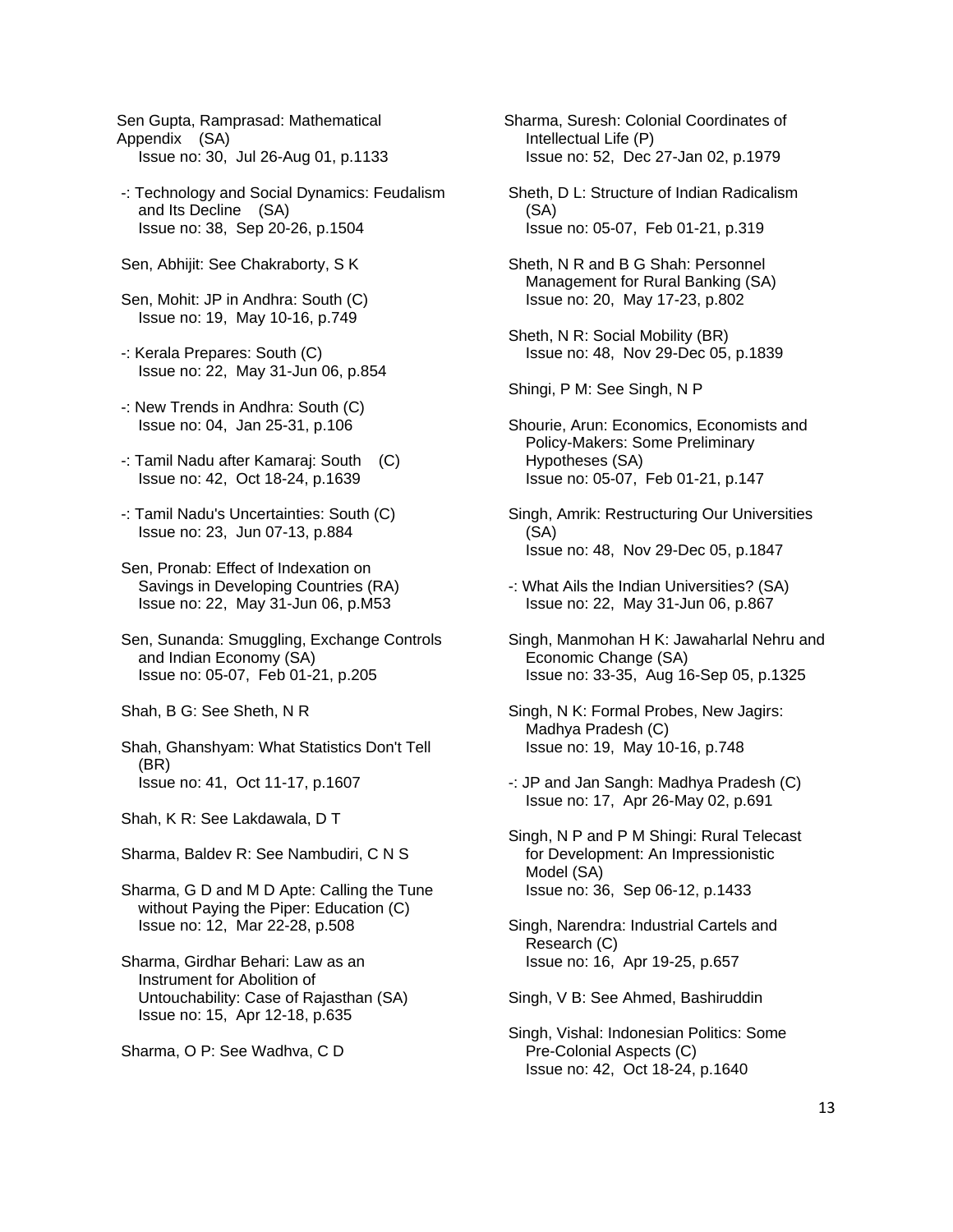- Sinha, Arun: Innocents at a Conference: Patna (C) Issue no: 50, Dec 13-19, p.1899
- -: Marachi Massacre: Bihar-I (C) Issue no: 49, Dec 06-12, p.1862
- -: More Laws against Bonded Labour: Bihar (C) Issue no: 41, Oct 11-17, p.1601
- -: Need for Joint Indo-Nepa Measures: The Bihar Floods-II (C) Issue no: 36, Sep 06-12, p.1421
- -: Troubles of Gandak Project: South (C) Issue no: 42, Oct 18-24, p.1637
- Sinha, J N: Female Work Participation: A Comment (SA) Issue no: 16, Apr 19-25, p.672
- Sivakumar, Chitra: Social Behaviour of Students: A Women's College in Mysore City (SA) Issue no: 22, May 31-Jun 06, p.859
- Spence, R J S: See Kannan, K P

 Spodek, Howard: Sardar Vallabhbhai Patel at 100 (SA) Issue no: 50, Dec 13-19, p.1925

- Sreedhar: Early Thinking on Chinese Agriculture, 1927-49 (SA) Issue no: 36, Sep 06-12, p.1438
- Srinivas, M N: Social Environment and Management's Responsibilities (SA) Issue no: 11, Mar 15-21, p.487
- -: Village Studies, Participant Observation and Social Science Research in India (F) Issue no: 33-35, Aug 16-Sep 05, p.1387
- Srinivasan, T N: See Bardhan, Pranab K
- Subrahmanyam, K V: See Ryan, James G
- Subramaniam, V: The Sage of Kanchi: Religion (C) Issue no: 31, Aug 02-08, p.1145
- Sundaram, K: See Mishra, M S
- Tariq Ali: Consolidation of the Regime: Pakistan (C) Issue no: 21, May 24-30, p.825
- -: Portugal (LE) Issue no: 43, Oct 25-31, p.1674
- Thakur, Janardhan: Operation 'Total Revolution': Bihar (C) Issue no: 08, Feb 22-28, p.344
- Thapar, Romesh: The Absent Political Will  $(F)$ Issue no: 03, Jan 18-24, p.51
- -: The Appointments Season (F) Issue no: 14, Apr 05-11, p.567
- -: A Congress Split or Slow Erosion? (F) Issue no: 11, Mar 15-21, p.461
- -: Critical June-and Onwards (F) Issue no: 22, May 31-Jun 06, p.848
- -: Defence of Democratic Rights (F) Issue no: 01-02, Jan 11-17, p.4A
- -: The Defusing and the Aftermath (F) Issue no: 12, Mar 22-28, p.503
- -: Election Talk and All That (F) Issue no: 04, Jan 25-31, p.91
- -: Familiar Odour of Budgeting (F) Issue no: 10, Mar 08-14, p.420
- -: Gujarat (F) Issue no: 18, May 03-09, p.713
- -: Gujarat: Pointers to Tomorrow (F) Issue no: 23, Jun 07-13, p.877
- -: Gun-Runners and Base Seekers (F) Issue no: 09, Mar 01-07, p.380
- -: Kashmir and the Detente (F) Issue no: 08, Feb 22-28, p.340
- -: The Many 'Cultures' (F) Issue no: 24, Jun 14-20, p.913
- -: Our Political 'Style' (F) Issue no: 20, May 17-23, p.780